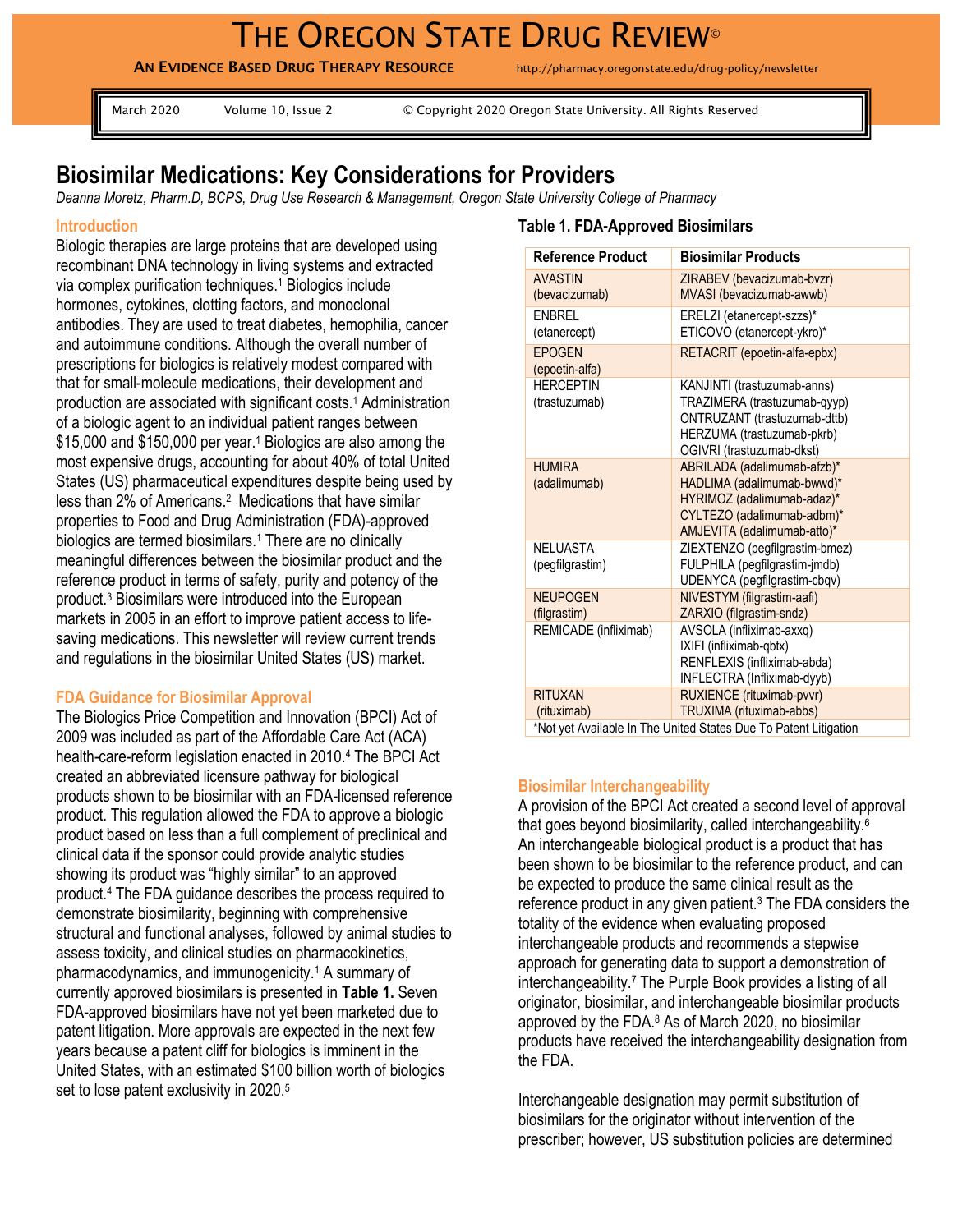by state laws, not by the FDA. State legislation varies, but typically requires FDA approval of a product as interchangeable. Interchangeability of biosimilars differs from generic substitution, whereby a reference drug is substituted by a generic version of the drug that is identical with respect to active ingredients and strength, concentration, dosage form, and route of administration.<sup>9</sup> In most states, pharmacists must notify prescribers and patients and retain records of interchangeable biosimilar substitutions.

In Oregon, biosimilar legislation is addressed in OAR 855-041- 1105.<sup>10</sup> The biosimilar rule states: A pharmacy or pharmacist filling a prescription or order for a biological product may not substitute a biosimilar product for the prescribed biological product unless:

(a) The biosimilar product has been determined by the FDA to be interchangeable with the prescribed biological product; (b) The prescribing practitioner has not designated on the prescription that substitution is prohibited;

(c) The patient for whom the biological product is prescribed is informed of the substitution prior to dispensing the biosimilar product;

(d) The pharmacy or pharmacist provides written, electronic or telephonic notification of the substitution to the prescribing practitioner or the prescribing practitioner's staff within three (3) business days of dispensing the biosimilar product; and (e) The pharmacy or pharmacist retains a record of the substitution for a period of not less than three (3) years.<sup>10</sup>

#### **Extrapolation of Approved Indications**

Biosimilars are not required to have clinical data in each indication for which licensure is sought. Regulatory guidelines permit extrapolation of clinical data from one indication to support biosimilar approval for use in an indication that was not directly compared to the biologic in a clinical trial but for which the reference product is approved. $8$  Extrapolation must be scientifically justified and based on the totality of the evidence from all stages of biosimilar development.<sup>7</sup> For example, Celltrion secured the FDA approval of its biosimilar infliximab for all indications of the original infliximab (Crohn's disease, ulcerative colitis, rheumatoid arthritis, ankylosing spondylitis, psoriatic arthritis, and plaque psoriasis) by conducting comparative clinical studies in just rheumatoid arthritis and ankylosing spondylitis.<sup>7</sup>

# **Insulin Biosimilar Projections in the US**

In the US, insulins are considered biological products but were historically approved through traditional FDA pathways under section 505 of the Food Drug and Cosmetic (FD&C) Act as a "follow on medication". Growth and reproductive hormones have also been approved as follow on medications and are not designated as generics. The BCPI Act stipulates that effective March 2020, an approved application for a biological product



under the FD&C Act will be deemed to be a license for the biological product. Therefore, all newly developed products similar to a licensed biologic will be approved through the biosimilar pathway.

#### **Incorporating Biosimilars into Practice**

There are many challenges associated with introduction of new biosimilars, all of which could affect product uptake.<sup>9</sup> In some cases, multiple biosimilars are available; however, not all have the same indications as the reference product.<sup>9</sup> Additionally, differences in product presentation and the need for devices or auto-injectors, between a biosimilar and the reference product or among biosimilars could create confusion.<sup>9</sup> There are also challenges associated with reimbursement, patient preference, incorporation into electronic medical records (i.e. order sets), greater acceptance of biosimilars for supportive care versus more complex therapeutic indications, and limited pharmacy space.<sup>9</sup>

## **Conclusions**

Biosimilars have the potential to increase accessibility to and expand the use of biologic therapies. Biosimilar approval is granted through FDA regulatory pathways that are distinct from small-molecule generics and novel therapeutics. Evolving regulatory guidelines for interchangeability may influence substitution practices and post-marketing pharmacovigilance, as well as the type and extent of information pharmacists can communicate to patients and other health care providers about biosimilar products.<sup>7</sup>

#### **Oregon Health Plan Biosimilar PA Criteria**

- For biologic PA criteria, all biosimilars are currently non-preferred products. Adalimumab and etanercept are preferred agents in this class.
- Oncology biosimilars are all preferred with no PA restrictions.
- Colony stimulating factor biosimilars are nonpreferred.

*Peer Reviewed By: Kevin Russell, RPh, MBA, BCACP, Outpatient Pharmacy Operations Manager, Samaritan Health Services*

#### **References**

- 1. Epstein MS, Ehrenpreis ED, Kulkarni PM, Gastroenterology tF-RMCotACo. Biosimilars: The Need, The Challenge, The Future: The FDA Perspective. *American Journal of Gastroenterology.*  2014;109(12):1856-1859.
- 2. Sarpatwari A, Barenie R, Curfman G, Darrow JJ, Kesselheim AS. The US Biosimilar Market: Stunted Growth and Possible Reforms. *Clinical Pharmacology & Therapeutics.* 2019;105(1):92-100.
- 3. FDA/SBIA Chronicles. The Purple Book. November 2014. <https://www.fda.gov/media/90150/download> Accessed February 10, 2020.

Oregon DUR Board Newsletter Produced by OSU COLLEGE of PHARMACY DRUG USE RESEARCH & MANAGEMENT Managing Editor: Kathy Sentena sentenak@ohsu.edu